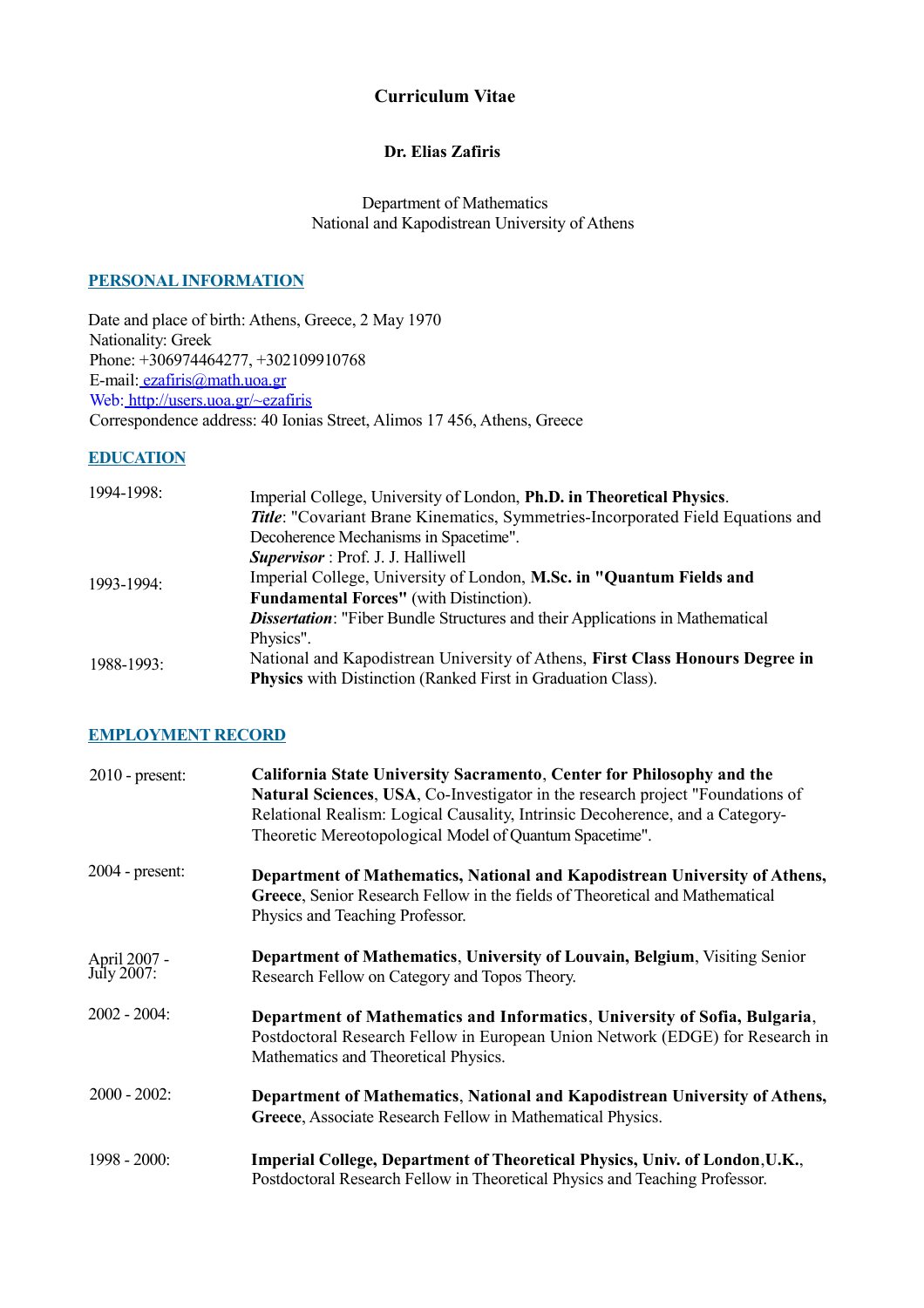# **SELECTED PUBLICATIONS**

- 1. E. Zafiris and J. J. Halliwell, "Decoherent Histories Approach to the Arrival Time Problem", *Phys. Rev*. **D57** 3351 (1998).
- 2. E. Zafiris, "Incorporation of Spacetime Symmetries in Einstein's Field Equations", *J. Math. Phys*. **38**(11), 5854, (1997).
- 3. E. Zafiris, "Kinematical Approach to Brane Worldsheet Deformations in Spacetime", *Annals of Physics* **264**(1), 75 (1998).
- 4. E. Zafiris, "Irreducible Decomposition of Einstein's Equations in Spacetimes with Symmetries", *Annals of Physics* **263**(2), 155 (1998).
- 5. E. Zafiris, "Covariant Generalisation of Codazzi-Raychaudhuri and Area Change Equations for Relativistic Branes", *Journal of Geometry and Physics* **27**(3), 292 (1998).
- 6. E. Zafiris, "Generalised Raychaudhuri and Area Change Equations for Classical Brane Models in Space- time with Torsion", *Phys. Rev.* **D58**, 043509 (1998).
- 7. E. Zafiris, "On Quantum Event Structures. Part I: The Categorical Scheme", *Foundations of Physics Letters* **14**(2), (2001).
- 8. E. Zafiris, "On Quantum Event Structures. Part II: Interpretational Aspects", *Foundations of Physics Letters* **14**(2), (2001).
- 9. E. Zafiris, "Probing Quantum Structure Through Boolean Localization Systems", *International Journal of Theoretical Physics* **39**(12) (2001).
- 10. E. Zafiris, "Boolean Coverings of Quantum Observable Structure: A Setting for an Abstract Differential Geometric Mechanism", *Journal of Geometry and Physics* **50**, 99 (2004), math-ph/0306045.
- 11. E. Zafiris, "On Quantum Event Structures. Part III: Object of Truth Values", *Foundations of Physics Letters* **17**(5), (2004).
- 12. E. Zafiris, "Quantum Event Structures from the perspective of Grothendieck Topoi", *Foundations of Physics* **34**(7), (2004).
- 13. E. Zafiris, "Interpreting Observables in a Quantum World from the Categorial Standpoint", *International Journal of Theoretical Physics* **43**(1) (2004).
- 14. E. Zafiris, "Complex Systems from the perspective of Category Theory: I. Functioning of the Adjunction Concept", *Axiomathes* **15**(1) (2005).
- 15. E. Zafiris, "Complex Systems from the perspective of Category Theory: II. Covering Systems and Sheaves", *Axiomathes* **15**(2) (2005).
- 16. E. Zafiris, "Category-Theoretic Analysis of the Notion of Complementarity for Quantum Systems"*, International Journal of General Systems* **35**(1) (2006).
- 17. E. Zafiris, "Sheaf-Theoretic Representation of Quantum Measure Algebras", *Journal of Mathematical Physics* **47** 092103 (2006).
- 18. E. Zafiris, "Generalized Topological Covering Systems on Quantum Events Structures", *Journal of Physics A: Mathematical and General* **39** (2006).
- 19. E. Zafiris, "Topos-Theoretic Classification of Quantum Events Structures in terms of Boolean Reference Frames", *International Journal of Geometric Methods in Modern Physics* **3**(8) (2006).
- 20. E. Zafiris, "Quantum Observables Algebras and Abstract Differential Geometry: The Topos-Theoretic Dynamics of Diagrams of Commutative Algebraic Localizations", *International Journal of Theoretical Physics* **46**(2) (2007).
- 21. E. Zafiris, "A Sheaf-Theoretic Topos Model of the Physical Continuum and its Cohomological Observable Dynamics"*, International Journal of General Systems* **38**(1) (2009).
- 22 E. Zafiris, "Boolean Information Sieves: A Local-to-Global Approach to Quantum Information", *International Journal of General Systems* **39**(8) (2010).
- 23. E. Zafiris and A. Mallios, "The Homological Kahler-De Rham Differential Mechanism part I: Application in General Theory of Relativity", *Advances in Mathematical Physics*, doi:10.1155/2011/191083 (2011).
- 24. E. Zafiris and A. Mallios, "The Homological Kahler-De Rham Differential Mechanism part II: Sheaf-Theoretic Localization of Quantum Dynamics", *Advances in Mathematical Physics*, doi:10.1155/2011/189801 (2011).